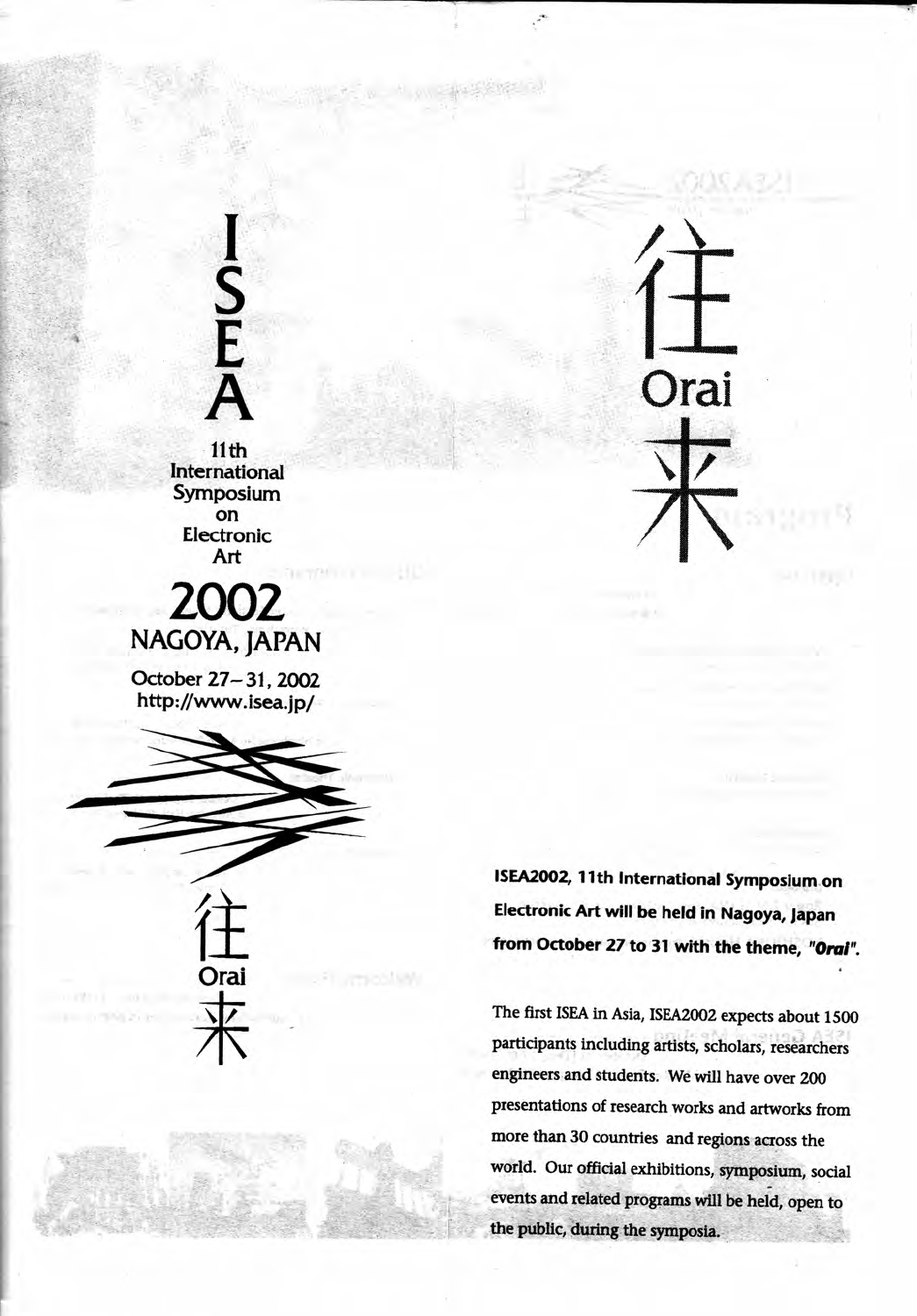

## Program

#### Opening

October 27 [Sun] 13:00-16:30 at Artopia Hall, 11F NADYA Park

MATSUBARA Takehisa, Mayor of Nagoya City, **ISEA2002 Honorary President** 

HASEGAWA Nobuyoshi, Deputy Governor of Aichi Prefecture, **ISEA2002 Honorary Vice-President** 

SOMEYA Akio, Executive Vice President of Nagoya Port Authority, ISEA2002 Honorary Vice-President

**Keynote Speech** KOHMURA Masao, ISEA2002 President

**Guest Speech** SUDA Hiroshi, Chairman of Central Japan Railway Company

#### **Dialogue**

Roger F.MALINA, Executive Editor, Journal LEONARDO, Co-chair, **ISEA** International Advisory Committee

YOSHIOKA Hiroshi, Professor of IAMAS, Advisor of ISEA2002

### **Official Programs**

Papers, Panels, Poster Sessions, Round Tables, Institutional Presentations, Workshops, Tutorials-

> October 28 [Mon] - 31 [Thu] 10:00-12:00, 14:00-17:00 at Meeting Room, 4-5F, Nagoya Harbor Hall

**Exhibitions, Performances** 

October 27 [Sun] - 31 [Thu] 11:00-21:00 at Warehouse No.4, No.20, Garden Pier in port of Nagoya

**Electronic Theater** 

October 26 [Sat] - 31 [Thu] 11:00-19:00 at Assembly Hall, 4F Nagoya Port Building

**Concerts** 

October 28 [Mon] at Aichi Arts Center October 29 [Tue] at Aichi Arts Center

#### **Welcome Party**

October 28 [Mon] 17:00-19:00 at Warehouses, Garden Pier in port of Nagoya

#### **ISEA General Meeting**

October 31 [Thu] 17:00-19:00 at Meeting Room, 5F Nagoya Harbor Hall

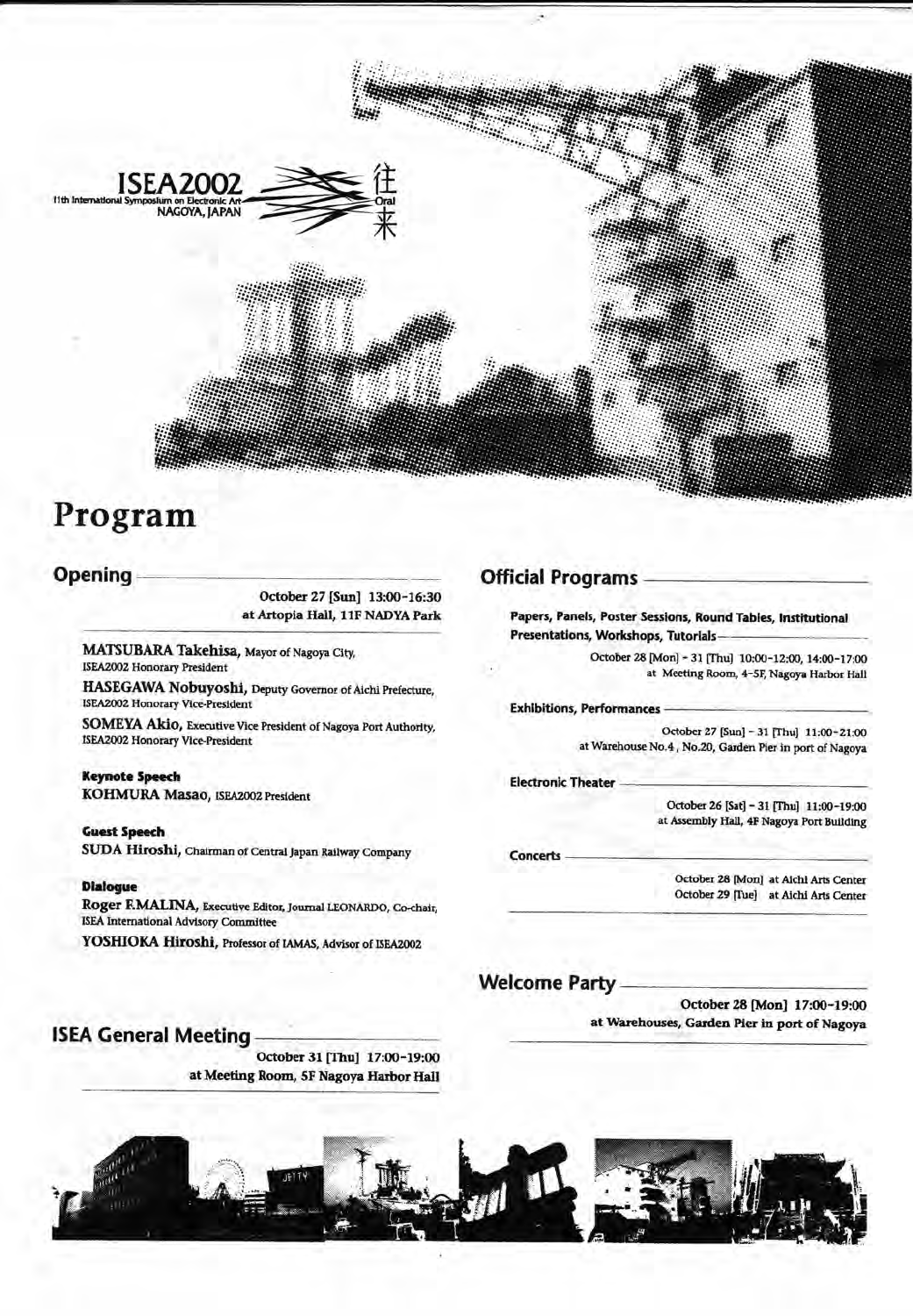#### **MEDIASELECT Programs**

"Orai" Symposium

October 28 [Mon] - 30 [Wed] 19:00-21:00 at Meeting Room, 5F Nagova Harbor Hall

Oasis21:Sakae Park Public Media Art Program [Resolution 2002] October 25 [Fri] - 29 [Tuel at Oasis21:Sakae Park

Exhibition [The Early Works of Video Art in Japan] October 26 [Sat] - 31 [Thu] at Assembly Hall, 4F Nagoya Port Building

**Exhibition** [peaks] October 25 [Fri] - November 4 [Mon] at Warehouse No.20, Garden Pier in port of Nagova

Exhibition [electropti [e] nice meeting you@NAGOYA] October 27 [Sun] - 31 [Thu] at Shumokukan

**Exhibition [Consciousness of Water]** October 23 [Wed] - November 3 [Sun] at Port of Nagoya Public Aquarium, The Museum of Contemporary Art. Nagoya

**Exhibition [The immortal space]** 

October 22 [Tue] - November 3 [Sun] at NAGOYA CITIZENS' GALLERY YADA cosponsored by Seian University of Art and Design Center for Arts

**Exhibition [mental rotation]** 

October 22 [Tue] - November 3 [Sun] at NAGOYA CITIZENS' GALLERY YADA

Project [Alternative Communication @OSU Electronic Village] Micro Radio, Streaming... October 27 [Sun] - 30 [Wed]

at OSU GOODWILL

**Excursion Program [YAKATA]** 

Other Exhibitions, Live Events, etc.

#### **Associated Programs**

**Exhibition [Media Art by American Artist]** 

at Nagoya City Art Museum co-organizer : U.S. Consulate Nagoya / Nagoya American Center, Nagoya City Art Museum

Concert for Electroacoustique and Computer Music

October 29 [Tue] at Aichi Arts Center co-organizer : Japanese Society for Electronic Music (ISEM)

### **Related Programs**

**Children's Program on Electronic Art** 

at artopia, NADYA Park

**Electronic Music Project [ARch]** 

at "FUII" Antarctic Museum

**JSEM Electronic Music Concert [Meigetsu-Orai]** at Planetarium, Nagoya City Science Museum

Nagoya University of Arts Exhibition [photo active Hitsuda Tamami & Yoshioka Toshinao] - Printing Methodology #3 -

at Gallery BE & be, Nagoya University of Arts

Aichi Sangyo University/ Nagoya Kogakuin College Digital Art & Design Exhibition [Oral-Roji]

at Media Center, Nagoya Kogakuin College

Nagoya Zokei University of Art & Design/Nagoya Zokei Junior College of Art & Design Exhibition [Transit 2002 Part2] at NAGOYA CITIZENS' GALLERY YADA

ZKM Project [Web of Life] by Michael Gleich & Jeffrey Shaw at Warehouse No.20, Garden Pier in port of Nagova cooperation : INUI Yoshikazu

Social Events, Satellite Exhibitions at Galleries in Downtown, etc. With cooperation of Canolfan, Galleria Finarte, Gallery Celler, Gallery HAM, Gallery PLANNET, Heartfield gallery, The Museum of Contemporary Art. Nagoya, Westbeth Gallery Kozuka